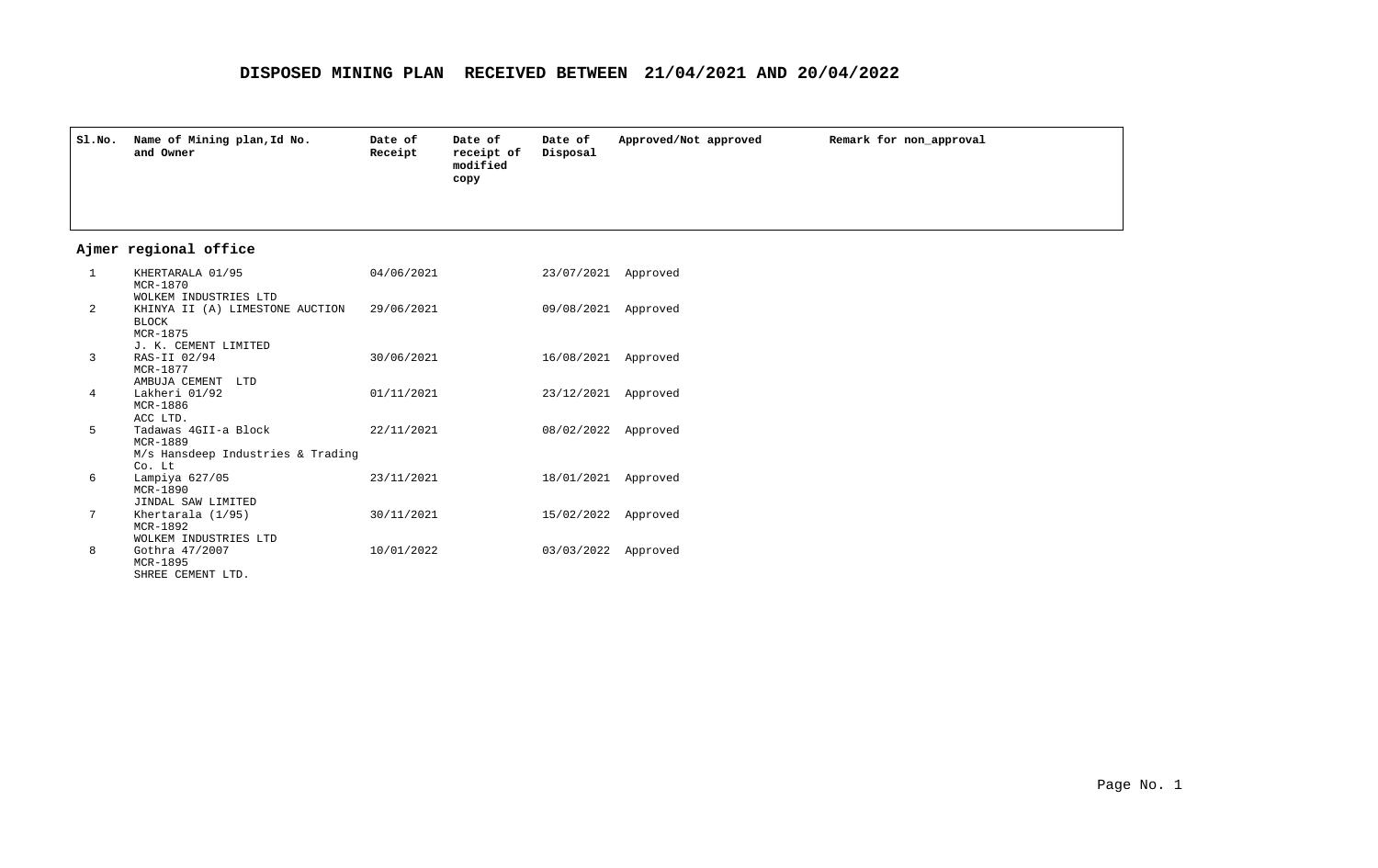| Sl.No.          | Name of Mining plan, Id No.<br>and Owner                                                                                | Date of<br>Receipt | Date of<br>receipt of<br>modified<br>copy | Date of<br>Disposal            | Approved/Not approved              | Remark for non approval |
|-----------------|-------------------------------------------------------------------------------------------------------------------------|--------------------|-------------------------------------------|--------------------------------|------------------------------------|-------------------------|
|                 | Bangalore regional office                                                                                               |                    |                                           |                                |                                    |                         |
| $\mathbf{1}$    | RKDR                                                                                                                    | 06/05/2021         | 29/07/2021                                | 06/08/2021 Approved            |                                    |                         |
|                 | FMCP/34/2021<br>AURO MINERALS.                                                                                          |                    |                                           | 17/05/2021 Approved            |                                    | PROVISIONALLY APPROVED  |
| $\overline{a}$  | KAREKURCHI 2248<br>FMCP/35/2021                                                                                         | 29/06/2021         | 23/08/2021                                | 26/08/2021 Approved            |                                    |                         |
| 3               | JAYARAM MINERALS.<br>BHADRA ML 007<br>KAR03675MP                                                                        | 27/07/2021         |                                           |                                | 16/09/2021 Not approved            |                         |
| 4               | JSW STEEL LTD<br>KARADIKOLLA SURESH 2502<br>FMCP/36/2021                                                                | 30/08/2021         | 01/10/2021 14/10/2021 Approved            |                                |                                    |                         |
| 5               | P.B.SETTY & SONS.<br>KARADIKOLLA 2520<br>FMCP/37/2021                                                                   | 16/09/2021         |                                           | 01/11/2021 16/11/2021 Approved |                                    |                         |
| 6               | GOGGA GURUSANTHIAH & BROS.<br>KARADIKOLLA ML 2546<br>FMCP382021                                                         | 03/11/2021         |                                           | 24/01/2022 02/02/2022 Approved |                                    |                         |
| $7\overline{ }$ | CHOWGULE AND CO LTD.<br>KAR03676MP                                                                                      | 03/11/2021         |                                           | 08/11/2021 16/11/2021 Approved |                                    |                         |
| 8               | JSW STEEL LTD<br>BOMMAN ML 0014<br>KAR07266MP                                                                           | 22/11/2021         |                                           | 11/01/2022 19/01/2022 Approved |                                    |                         |
| 9               | JSW STEEL LTD<br>ITAGI ML 2681<br>KAR10104MP                                                                            | 22/11/2021         |                                           |                                | 05/01/2022 20/01/2022 Not approved |                         |
| 10              | M/s ORIENT CEMENT<br>RAMANAMALAI 2296<br>KAR03375RMP                                                                    | 21/02/2022         |                                           | 25/03/2022 31/03/2022 Approved |                                    |                         |
| 11              | VEERABHADRAPPA SANGAPPA & COMPANY.<br>RAMANADURGA ML 2141<br>KAR03376RMP                                                | 22/02/2022         |                                           |                                | 29/03/2022 Withdrawn by party      |                         |
| 12              | SRI KUMARASWAMY MINERAL EXPORTS.<br>KAMMATARU ML 2678/2580<br>KAR03679MP                                                |                    | 28/02/2022 08/04/2022 12/04/2022 Approved |                                |                                    |                         |
| 13              | SANDUR MANGANESE & IRON ORES LTD.<br>JANIKUNTA ML 0011 AUCTIONED LEASE 10/03/2022<br>KAR03680MP<br>HOTHUR ISPAT PVT LTD |                    |                                           |                                | 11/03/2022 Withdrawn by party      |                         |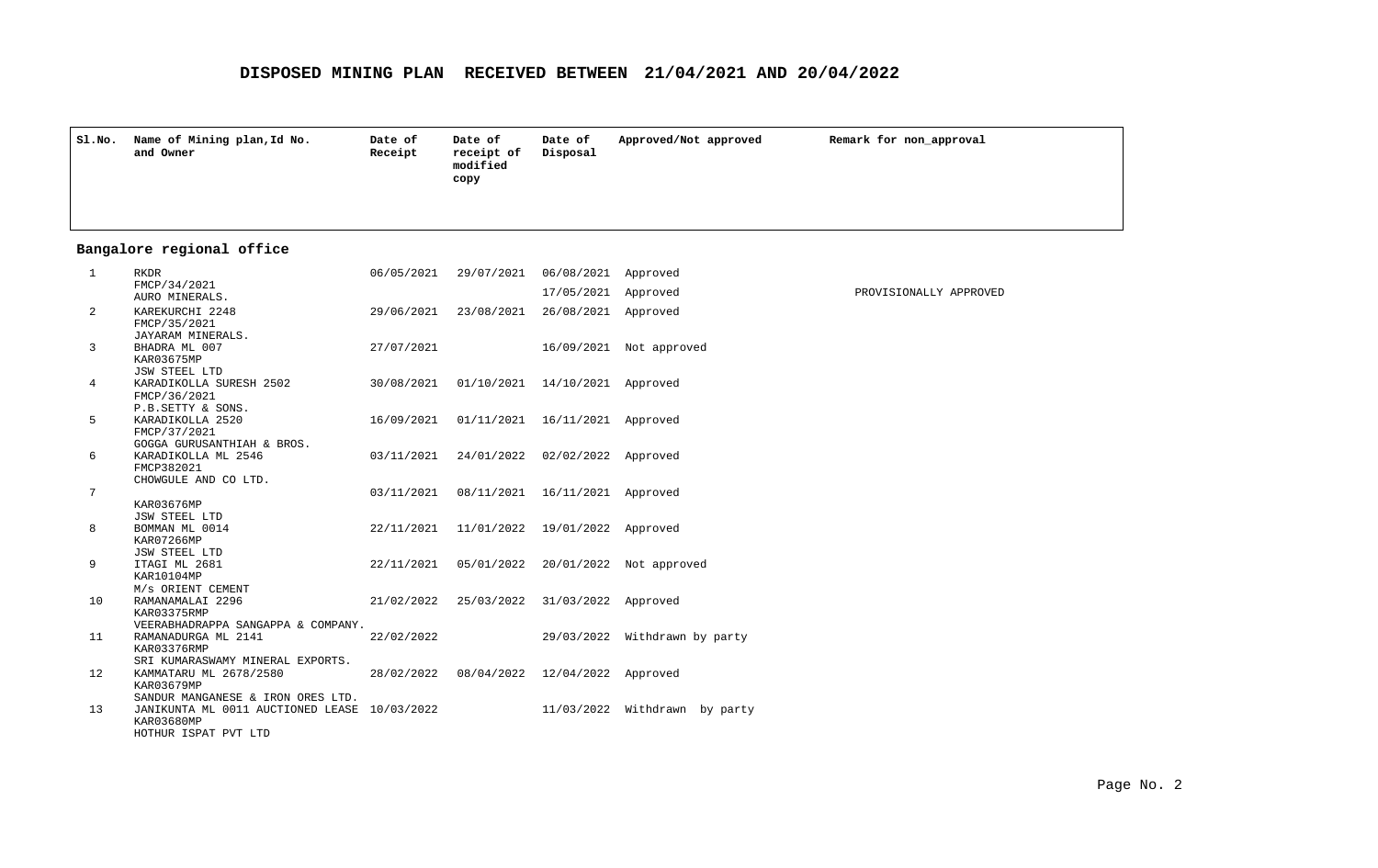| Sl.No. | Name of Mining plan, Id No.<br>and Owner | Date of<br>Receipt | Date of<br>receipt of<br>modified<br>copy | Date of<br>Disposal | Approved/Not approved | Remark for non_approval |
|--------|------------------------------------------|--------------------|-------------------------------------------|---------------------|-----------------------|-------------------------|
|        |                                          |                    |                                           |                     |                       |                         |

## **Bangalore regional office**

ITAGI ML 2681 KAR10105MP M/s ORIENT CEMENT 14 10/03/2022 13/04/2022 Approved 11/04/2022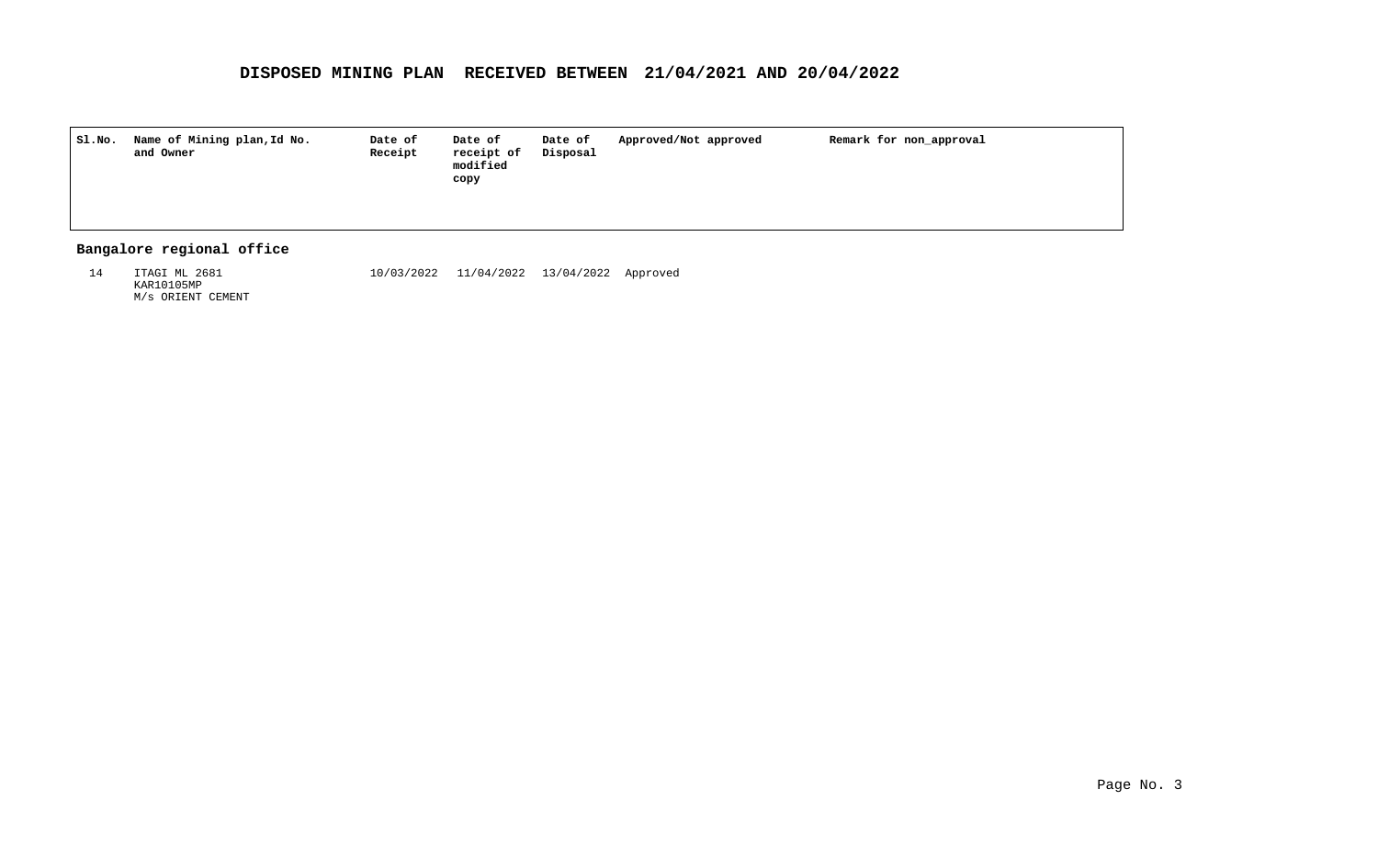| S1.NO.          | Name of Mining plan, Id No.<br>and Owner                                                       | Date of<br>Receipt | Date of<br>receipt of<br>modified<br>copy | Date of<br>Disposal | Approved/Not approved | Remark for non_approval |
|-----------------|------------------------------------------------------------------------------------------------|--------------------|-------------------------------------------|---------------------|-----------------------|-------------------------|
|                 | Bhubaneshwar regional office                                                                   |                    |                                           |                     |                       |                         |
| $\mathbf{1}$    | BAGIABURU IRON ORE MINE<br>RMP/A/06-ORI/BHU/2021-22<br>ORISSA MANAGANESE DEVELOPMENT CO<br>LTD | 10/06/2021         |                                           | 22/07/2021 Approved |                       |                         |
| 2               | KURMITAR IRON ORE MINE<br>MRMP/A/07-ORI/BHU/2021-22<br>M/S OMC LTD.                            | 16/06/2021         |                                           | 26/07/2021 Approved |                       |                         |
| $\overline{3}$  | NARAYANPOSHI IRON & MN MINE<br>MPM/A/08-ORI/BHU/2021-22<br>M/S JSW STEEL LTD                   | 28/06/2021         |                                           | 05/08/2021 Approved |                       |                         |
| 4               | JINDAL CHROMITE MINE<br>RMP/A/19-ORI/BHU/2021-22<br>M/S JINDAL STAINLESS LTD.                  | 01/10/2021         |                                           | 08/11/2021 Approved |                       |                         |
| 5               | JAJANG IRON ORE MINE<br>MPM/A/11-ORI/BHU/2021-22<br>M/S JSW STEEL LTD                          | 05/10/2021         |                                           | 18/11/2021 Approved |                       |                         |
| 6               | JILLING LANGALOTA IRON ORE MINE<br>MPM/A/15-ORI/BHU/2021-22<br>M/S OMC LTD.                    | 05/10/2021         |                                           | 18/11/2021 Approved |                       |                         |
| $7\phantom{.0}$ | SIRKAGUTTU IRON & MN MINE<br>MPM/A/16-ORI/BHU/2021-22<br>PRAKASH INDUSTRIES LTD                | 05/10/2021         |                                           | 18/11/2021 Approved |                       |                         |
| 8               | GONUA IRON & MN MINE<br>MFMCP/A/04-ORI/BHU/2021-22<br>PRABODH MOHANTY (L/HOF<br>S.N.MOHANTY.)  | 25/10/2021         |                                           | 24/11/2021 Approved |                       |                         |
| 9               | <b>GONUA</b><br>MPM/A/26-ORI/BHU/2021-22<br>M/S JSW STEEL LTD                                  | 12/01/2022         |                                           | 22/02/2022 Approved |                       |                         |
| 10              | BANSPANI IRON ORE MINE<br>MRMP/A/35-ORI/BHU/2021-22<br>M/S OMC LTD.                            | 01/02/2022         |                                           | 15/03/2022 Approved |                       |                         |
| 11              | SUKINDA CHROMITE MINE<br>MRMP/A/40-ORI/BHU/2021-22<br>M/S IMFA LTD.                            | 01/03/2022         |                                           | 05/04/2022 Approved |                       |                         |
| 12              | TRB IRON ORE MINE<br>MPM/A/29-ORI/BHU/2021-22<br>JINDAL STEEL & POWER LTD.                     | 08/03/2022         |                                           | 19/04/2022 Approved |                       |                         |
| 13              | NADIDIH IRON ORE MINE<br>2166<br>ESL STEEL LTD                                                 | 01/04/2022         |                                           | 12/05/2022 Approved |                       |                         |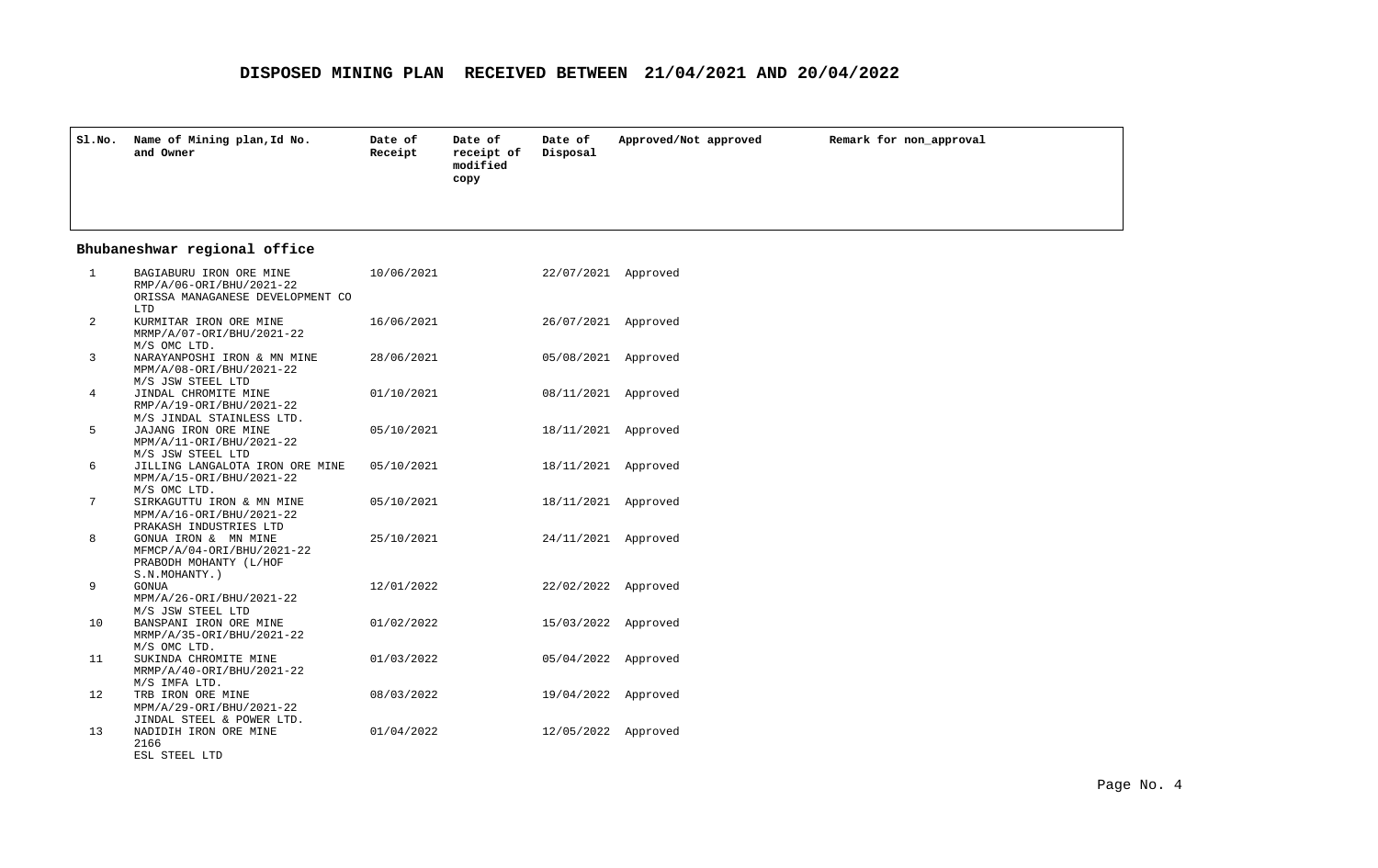| Sl.No.       | Name of Mining plan, Id No.<br>and Owner                                                                                      | Date of<br>Receipt | Date of<br>receipt of<br>modified<br>copy    | Date of<br>Disposal | Approved/Not approved   | Remark for non_approval |  |  |  |  |
|--------------|-------------------------------------------------------------------------------------------------------------------------------|--------------------|----------------------------------------------|---------------------|-------------------------|-------------------------|--|--|--|--|
|              | Bhubaneshwar regional office                                                                                                  |                    |                                              |                     |                         |                         |  |  |  |  |
| 14           | NADIDIH IRON & MN MINE<br>2167<br>ESL STEEL LTD                                                                               | 01/04/2022         |                                              | 12/05/2022 Approved |                         |                         |  |  |  |  |
|              | Chennai regional office                                                                                                       |                    |                                              |                     |                         |                         |  |  |  |  |
| $\mathbf{1}$ | MMP-2077                                                                                                                      | 07/06/2021         | 15/07/2021                                   | 20/07/2021 Approved |                         |                         |  |  |  |  |
| 2            | THE RAMCO CEMENTS LTD<br>MMP-2078                                                                                             |                    | 07/06/2021 15/07/2021                        | 20/07/2021 Approved |                         |                         |  |  |  |  |
| 3            | THE RAMCO CEMENTS LTD<br>AMALGAMATED PREIYANAGALUR LST<br>MINE (53.32<br>MP-2079                                              |                    | 17/06/2021  14/07/2021  23/07/2021  Approved |                     |                         |                         |  |  |  |  |
| 4            | THE RAMCO CEMENTS LTD<br>PERIYANAGALUR LST.MINE(35.96 HC) 23/06/2021 27/07/2021 03/08/2021 Approved<br>$MMP-2080$             |                    |                                              |                     |                         |                         |  |  |  |  |
| 5            | THE RAMCO CEMENTS LTD<br>DHOLIPATTI LST. MINE<br>MMP-2081<br>CHETTINAD CEMENT CORPORATION<br>LIMITED                          | 01/07/2021         | 29/07/2021 03/08/2021 Approved               |                     |                         |                         |  |  |  |  |
| 6            | $MMP-2082$                                                                                                                    | 13/10/2021         | 01/11/2021 03/11/2021 Approved               |                     |                         |                         |  |  |  |  |
| 7            | THE INDIA CEMENTS LIMITED<br>ALATHIYUR LST MINE ( 89.875 HA)<br>$MMP-2083$                                                    | 22/10/2021         | 22/11/2021                                   | 29/11/2021 Approved |                         |                         |  |  |  |  |
| 8            | THE RAMCO CEMENTS LTD<br>$MMP - 2084$                                                                                         | 16/11/2021         | 01/12/2021                                   | 06/12/2021 Approved |                         |                         |  |  |  |  |
| 9            | THE RAMCO CEMENTS LTD<br>$MMP - 2085$                                                                                         | 23/12/2021         | 18/12/2021                                   | 02/02/2022 Approved |                         |                         |  |  |  |  |
| 10           | KRISHNA MINES                                                                                                                 | 04/01/2022         | 31/01/2022                                   | 07/02/2022 Approved |                         |                         |  |  |  |  |
| 11           | MMP-2086<br>DALMIA CEMENT (BHARAT) LIMITED<br>PUDUPALAYAM LST MINE (37 ha)<br>$MMP - 2087$<br>M/s CHETTINAD CEMENT CORPN. LTD | 09/03/2022         |                                              |                     | 11/04/2022 Not approved |                         |  |  |  |  |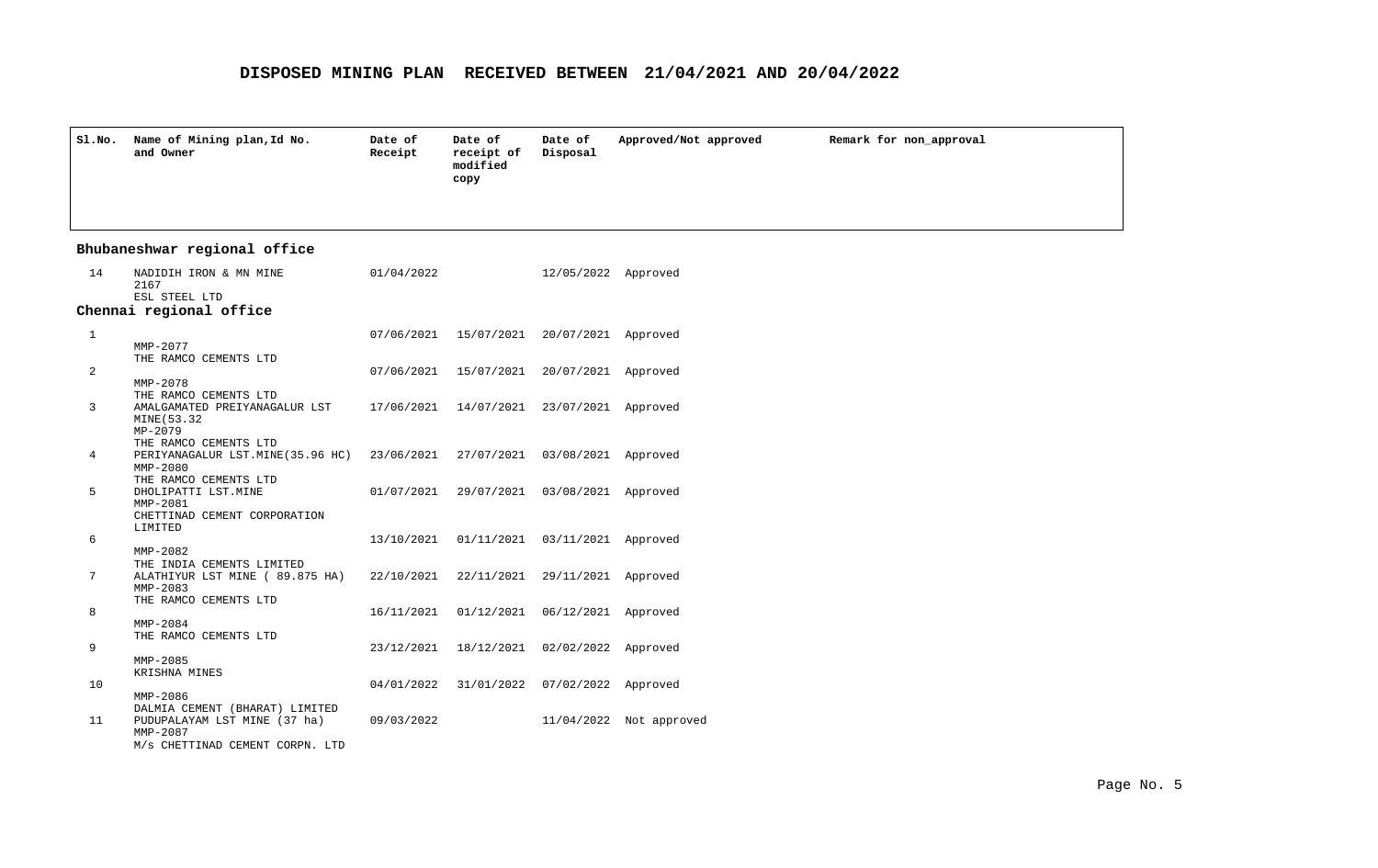| Sl.No. | Name of Mining plan, Id No.<br>and Owner | Date of<br>Receipt | Date of<br>receipt of<br>modified<br>сору | Date of<br>Disposal | Approved/Not approved | Remark for non_approval |
|--------|------------------------------------------|--------------------|-------------------------------------------|---------------------|-----------------------|-------------------------|
|        |                                          |                    |                                           |                     |                       |                         |

## **Dehradun regional office**

| $\mathbf{1}$   | Arki Limesstone Mine<br>HPR1019FMCP<br>NATIONAL MINERAL DEVELOPMENT CRP.            |            | 24/12/2021 18/02/2022 23/03/2022 Approved |                               |  |
|----------------|-------------------------------------------------------------------------------------|------------|-------------------------------------------|-------------------------------|--|
|                | Gandhinagar regional office                                                         |            |                                           |                               |  |
| $\mathbf{1}$   | ZAWAR GROUP OF MINES<br>$MCR-1868$                                                  | 27/05/2021 |                                           | 15/07/2021 Approved           |  |
| $\overline{2}$ | HINDUSTAN ZINC LIMITED<br>ZAWAR GROUP OF MINES<br>MCR-1868A                         | 27/05/2021 |                                           | 15/07/2021 Approved           |  |
| 3              | HINDUSTAN ZINC LIMITED<br>ZAWAR GROUP OF MINES<br>MCR-1868B                         | 27/05/2021 |                                           | 15/07/2021 Approved           |  |
| 4              | HINDUSTAN ZINC LIMITED<br>ZAWAR GROUP OF MINES<br>MCR-1868C                         | 27/05/2021 |                                           | 15/07/2021 Approved           |  |
| 5.             | HINDUSTAN ZINC LIMITED<br>JAI SURJANA BIRLA CEMENT<br>$MCR-1869$                    | 04/06/2021 |                                           | 19/07/2021 Approved           |  |
| 6              | Birla Cement Works<br>RAJPURA DARIBA 166/08<br>MCR-1874                             | 04/06/2021 |                                           | 27/07/2021 Approved           |  |
| 7              | HINDUSTAN ZINC LIMITED<br>Sindesar-khurd 7/95<br>MCR-1891<br>HINDUSTAN ZINC LIMITED | 29/11/2021 |                                           | 20/12/2021 Withdrawn by party |  |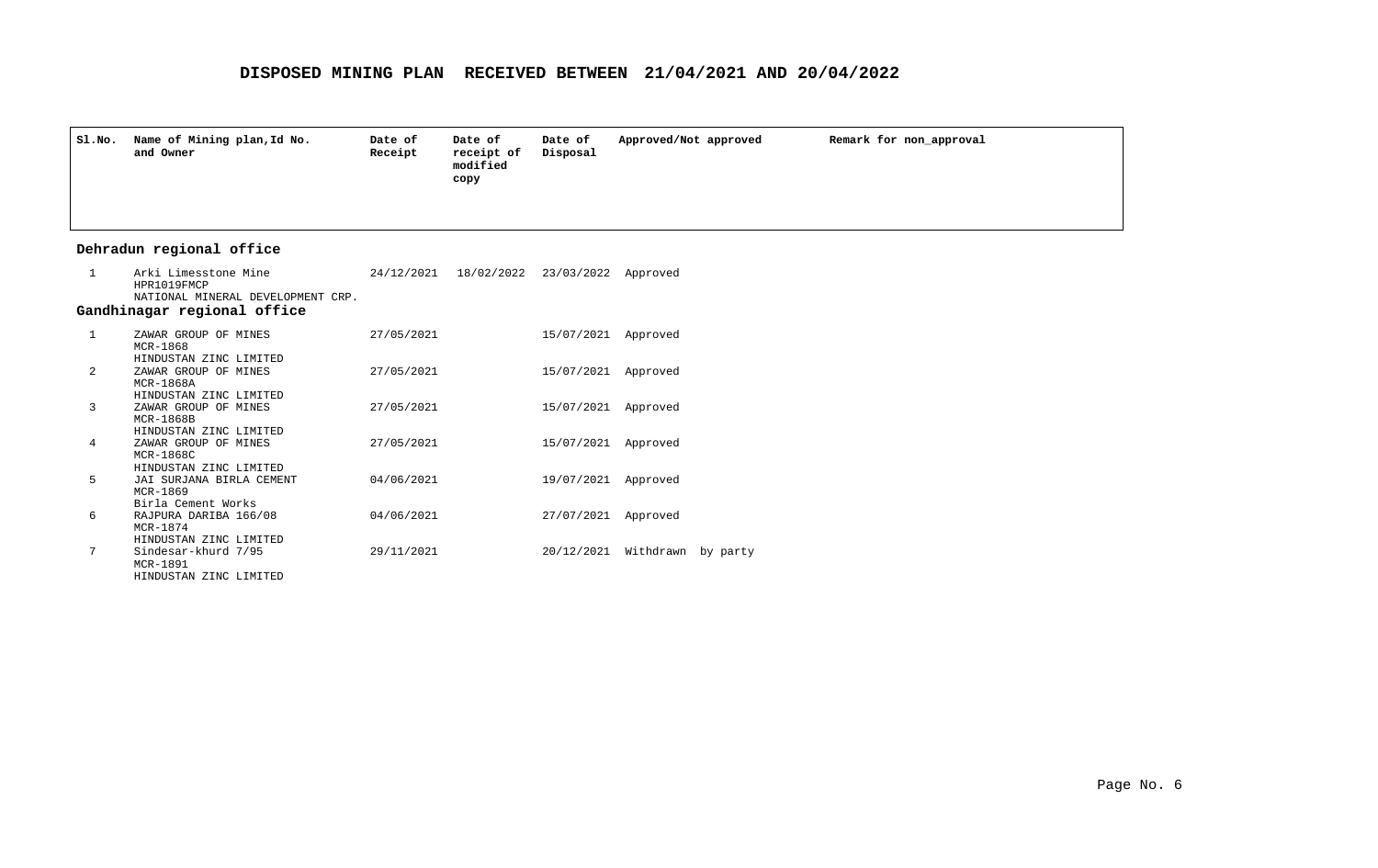| Sl.No. | Name of Mining plan, Id No.<br>and Owner | Date of<br>Receipt | Date of<br>receipt of<br>modified<br>сору | Date of<br>Disposal | Approved/Not approved | Remark for non_approval |
|--------|------------------------------------------|--------------------|-------------------------------------------|---------------------|-----------------------|-------------------------|
|        |                                          |                    |                                           |                     |                       |                         |

## **Goa regional office**

| $\mathbf{1}$ | HUMDARA GHODEPAIWADI BLOCK BAUXITE 16/06/2021 29/07/2021 02/08/2021<br>MINE |                                                     |            | Approved           |  |
|--------------|-----------------------------------------------------------------------------|-----------------------------------------------------|------------|--------------------|--|
|              | MP/MECH-02(MAH)/GOA/2021-22                                                 |                                                     |            |                    |  |
|              | M/s. GAMMA IRON INDIA LTD.                                                  |                                                     |            |                    |  |
| 2            | MUDDAPUR LST. & DOL. MINE                                                   | 13/08/2021 13/09/2021 22/09/2021 Withdrawn by party |            |                    |  |
|              | (M.L.NO.2602)                                                               |                                                     |            |                    |  |
|              | RMP/MECH-03(KNT)/GOA/18-19 V1<br>SOUTH WEST MINING LIMITED                  |                                                     |            |                    |  |
| 3            | THIMMAPUR LST. & DOL. MINE                                                  | 20/12/2021 20/01/2022 02/02/2022 Approved           |            |                    |  |
|              | (2272/2481)                                                                 |                                                     |            |                    |  |
|              | RMP/MECH-02(KNT)/GOA/19-20 V1                                               |                                                     |            |                    |  |
|              | P.H.PUJAR                                                                   |                                                     |            |                    |  |
| 4            | GODBAIMOU CUTIEM IRON ORE MINE (TC 10/02/2022                               |                                                     | 04/03/2022 | Withdrawn by party |  |
|              | 63/51)                                                                      |                                                     |            |                    |  |
|              | RMP/MECH-69/GOA/2018-19 V1                                                  |                                                     |            |                    |  |
|              | RAJESH P.TIMBLO                                                             |                                                     |            |                    |  |
| 5            | REDI IRON ORE MINE (94.7060HA)                                              | 20/02/2022 21/03/2022 23/03/2022                    |            | Approved           |  |
|              | $(BLOCK-I)$<br>RMP/MECH-05(MAH)/GOA/20-21 V1                                |                                                     |            |                    |  |
|              | GOGTE MINERALS                                                              |                                                     |            |                    |  |
| 6            | GODBAEM OU CUTTIEM TC 63/51                                                 | 10/03/2022                                          | 26/04/2022 | Approved           |  |
|              | RMP/MECH-69/GOA/2018-19 V2                                                  |                                                     |            |                    |  |
|              | RAJESH P.TIMBLO                                                             |                                                     |            |                    |  |
| 7            | REDI IRON ORE MINE (27.4520 HA)                                             | 29/03/2022 25/04/2022 11/05/2022 Approved           |            |                    |  |
|              | RMP/MECH-01(MAH)/GOA/20-21 V1                                               |                                                     |            |                    |  |
|              | M/s. MINERALS & METALS                                                      |                                                     |            |                    |  |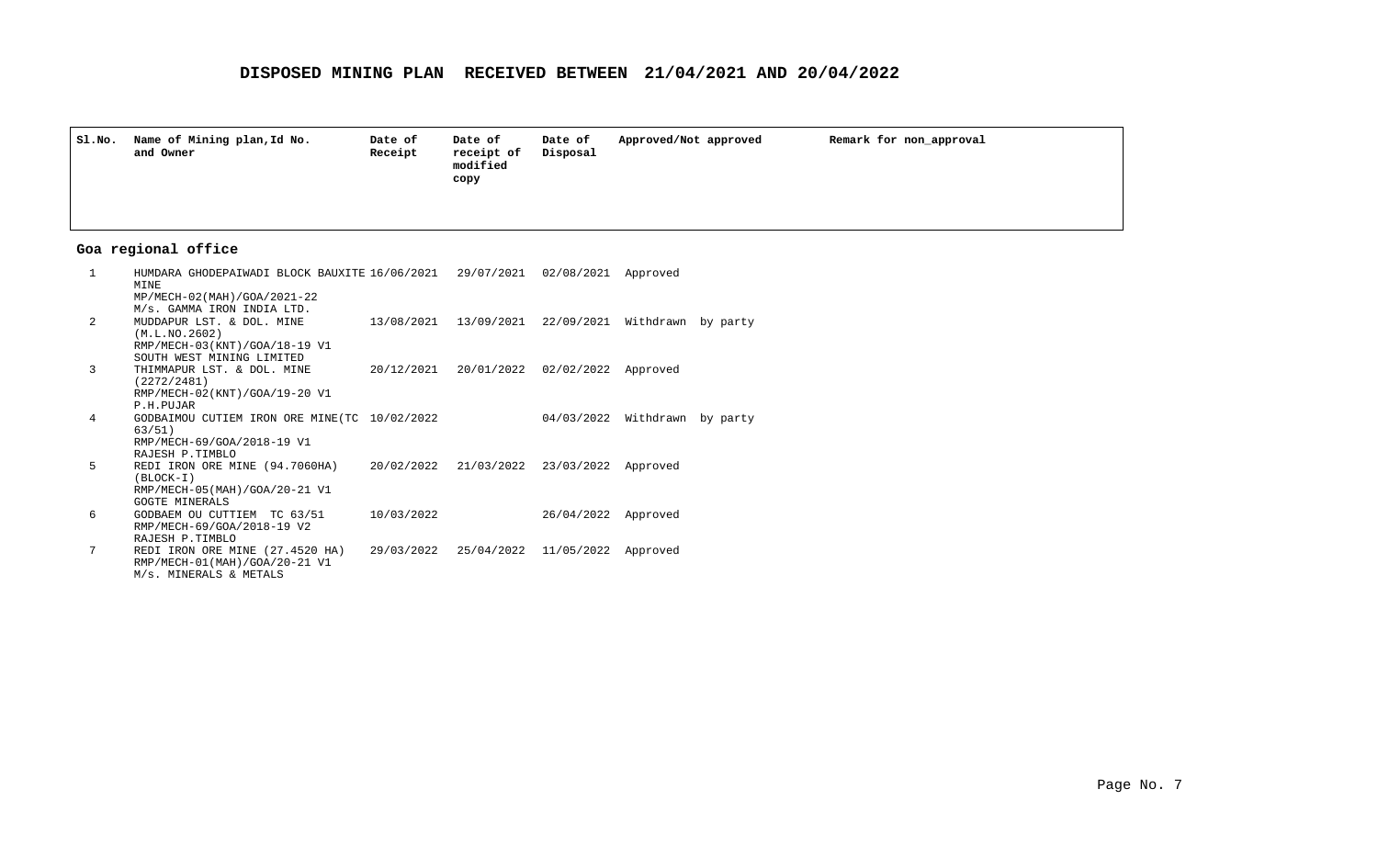| Sl.No. | Name of Mining plan, Id No.<br>and Owner | Date of<br>Receipt | Date of<br>receipt of<br>modified<br>copy | Date of<br>Disposal | Approved/Not approved | Remark for non approval |
|--------|------------------------------------------|--------------------|-------------------------------------------|---------------------|-----------------------|-------------------------|
|        |                                          |                    |                                           |                     |                       |                         |

## **Hyderabad regional office**

| $\mathbf{1}$ | AMALGAMATED KORUMANIPALLI<br>1945-MMP        | 26/04/2021 | 01/06/2021 | 07/06/2021 | Approved     |
|--------------|----------------------------------------------|------------|------------|------------|--------------|
|              | PENNA CEMENT INDUSTRIES LTD                  |            |            |            |              |
| 2            | GAMALAPADU LIMESTONE MINE                    | 17/05/2021 | 21/06/2021 | 28/06/2021 | Approved     |
|              | 1892-MMP3                                    |            |            |            |              |
|              | INDUSTRIES LTD.<br>MY HOME                   |            |            |            |              |
| 3            | SIRASANAMBEDU IRON ORE MINE                  | 17/05/2021 | 15/06/2021 | 25/06/2021 | Approved     |
|              | 547-MMP1                                     |            |            |            |              |
|              | M/S SAI DHARANI SPONGE IRON(P)LTD            |            |            |            |              |
| 4            | GIRIJA MANGANESE MINE                        | 17/05/2021 | 27/05/2021 | 08/06/2021 | Approved     |
|              | 700-MMP4                                     |            |            |            |              |
|              | SMT. SUVARCHALA                              |            |            |            |              |
| 5            | GUNDLAPALLI LIMESTONE MINE                   | 28/05/2021 | 23/06/2021 | 28/06/2021 | Approved     |
|              | 1771-MMP2                                    |            |            |            |              |
|              | NCL INDUSTRIES LTD                           |            |            |            |              |
| 6            | SRI RAMA MARUTHI VERMICULITE MINE 28/05/2021 |            | 15/06/2021 | 25/06/2021 | Approved     |
|              | 507-MMP2                                     |            |            |            |              |
|              | SRI RAMA MARUTHI VERMICULITE MINES           |            |            |            |              |
| 7            | CHANAKYA CEMENTS LIMESTONE MINE              | 11/06/2021 | 08/07/2021 | 12/07/2021 | Approved     |
|              | 1359-MMP1                                    |            |            |            |              |
|              | PENNA CEMENT INDUSTRIES LTD                  |            |            |            |              |
| 8            | HANUMAN DOLONITE MINE                        | 16/06/2021 | 26/07/2021 | 29/07/2021 | Approved     |
|              | 741-MMP1                                     |            |            |            |              |
|              | SMT.D.VENKATA SUBBAMMA                       |            |            |            |              |
| 9            | PERUMALI MANGANESE MINE                      | 23/06/2021 | 19/07/2021 | 29/07/2021 | Approved     |
|              | 1852-MMP2                                    |            |            |            |              |
|              | M/S DHARANI MINERALS                         |            |            |            |              |
| 10           | MALKAPURAM LIMESTONE MINE                    | 05/07/2021 | 13/08/2021 | 19/08/2021 | Approved     |
|              | 1322-MMP                                     |            |            |            |              |
|              | V. SATYAM                                    |            |            |            |              |
| 11           | DABAKUCHI NIPANI MANGANESE MINE              | 05/07/2021 | 06/08/2021 | 09/08/2021 | Approved     |
|              | 1457-MMP                                     |            |            |            |              |
|              | M/S ADITYA MINERALS (P)LTD                   |            |            |            |              |
| 12           | MUDDAVARAM IRON ORE MINE                     | 05/07/2021 | 09/08/2021 | 17/08/2021 | Approved     |
|              | 1590-MMP                                     |            |            |            |              |
|              | G.JAYACHANDRA KUMAR                          |            |            |            |              |
| 13           | TANGEDA LIMESTONE MINE                       | 06/07/2021 |            | 03/08/2021 | Not approved |
|              | 1901-MMP                                     |            |            |            |              |
|              | EMAMI CEMENT LTD                             |            |            |            |              |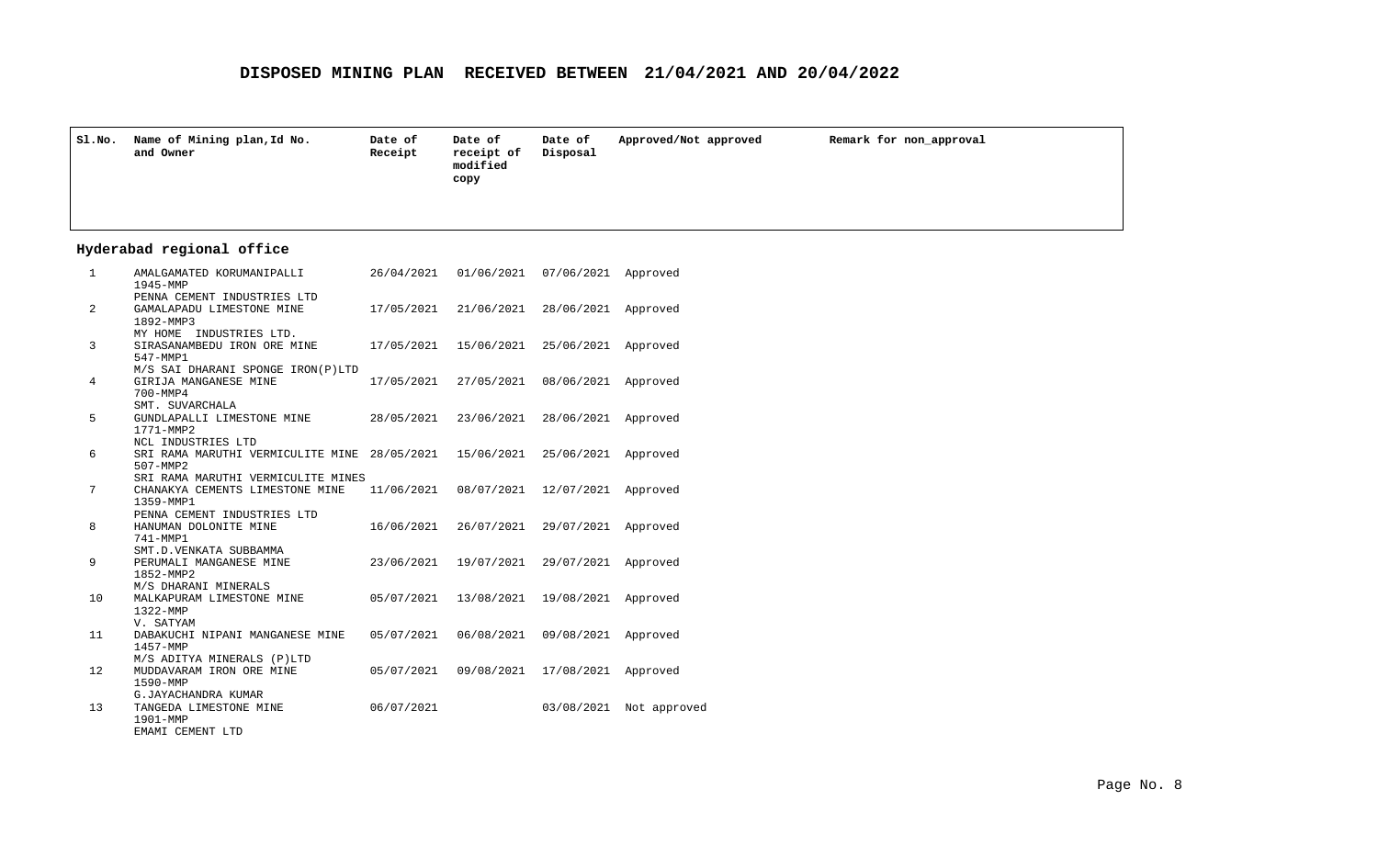| sl.No. | Name of Mining plan, Id No.<br>and Owner | Date of<br>Receipt | Date of<br>receipt of<br>modified<br>copy | Date of<br>Disposal | Approved/Not approved | Remark for non approval |
|--------|------------------------------------------|--------------------|-------------------------------------------|---------------------|-----------------------|-------------------------|
|        |                                          |                    |                                           |                     |                       |                         |

## **Hyderabad regional office**

| 14 | GANGAMMA GANI MICA MINE<br>$514 - MMP$                                          | 06/07/2021 |            | 04/08/2021 10/08/2021 Approved   |                               |
|----|---------------------------------------------------------------------------------|------------|------------|----------------------------------|-------------------------------|
| 15 | M/S. SADHANA MINERALS<br>SARPARAJAPURAM IRON ORE MINE                           | 07/07/2021 |            | 09/08/2021 17/08/2021 Approved   |                               |
| 16 | 1397-MMP<br>T. SATYANARAYANA                                                    |            |            |                                  |                               |
|    | KACHAVARAM LIMESTONE MINE<br>1860-MMP1<br>SHREE CEMENT LIMITED                  | 27/07/2021 |            |                                  | 31/08/2021 Not approved       |
| 17 | 1862-MMP                                                                        | 01/09/2021 |            | 05/10/2021 12/10/2021 Approved   |                               |
| 18 | DUGAR INSULATIONS INDIA(P)LTD<br>JAYANTHIPURAM (NORTH BAND)<br>1354-MMP2        | 02/09/2021 | 01/10/2021 | 06/10/2021 Approved              |                               |
| 19 | THE RAMCO CEMENTS LTD<br>DUGAR-I VERMICULITE MINE<br>$225 - MMP$                | 02/09/2021 |            | 05/10/2021 12/10/2021 Approved   |                               |
| 20 | DUGAR VERMICULITE PVT.LTD<br>KACHAVARAM LIMESTONE MINE<br>1860-MMP3             | 23/09/2021 | 29/10/2021 | 01/11/2021 Approved              |                               |
| 21 | SHREE CEMENT LIMITED<br>GUDIPADU AUCTION BLOCK<br>1935-MMP1                     | 23/09/2021 | 21/10/2021 | 25/10/2021 Approved              |                               |
| 22 | PENNA CEMENT INDUSTRIES LTD<br>GORLAGUTTA AUCTION BLOCK<br>1945                 | 23/09/2021 |            | 22/10/2021 26/10/2021 Approved   |                               |
| 23 | M/S.SREE JAYAJOTHI CEMENTS LTD<br>SADANANDAPURAM MANGANESE MINE<br>1515-MMP     | 18/10/2021 |            | 22/11/2021  26/11/2021  Approved |                               |
| 24 | M/S RBSSD &FN DAS<br>DEVADA MANGANESE (AUCTION BLOCK)<br>1946                   | 22/10/2021 |            |                                  | 26/10/2021 Withdrawn by party |
| 25 | M/SMAHALAKSHMI MINERALS<br>NANDAVARAM-VENKATAPURAM LIMESTONE 10/11/2021<br>MINE |            |            | 13/12/2021 Approved              |                               |
| 26 | 1936-MMP<br>SREE JAYAJYOTHI CEMENTS LTD.<br>BHORAJ MANGANESE MINE<br>1450-MMP2  | 17/11/2021 |            | 02/12/2021  06/12/2021  Approved |                               |
|    | BALAJI ELECTRO SMELTERS LTD                                                     |            |            |                                  |                               |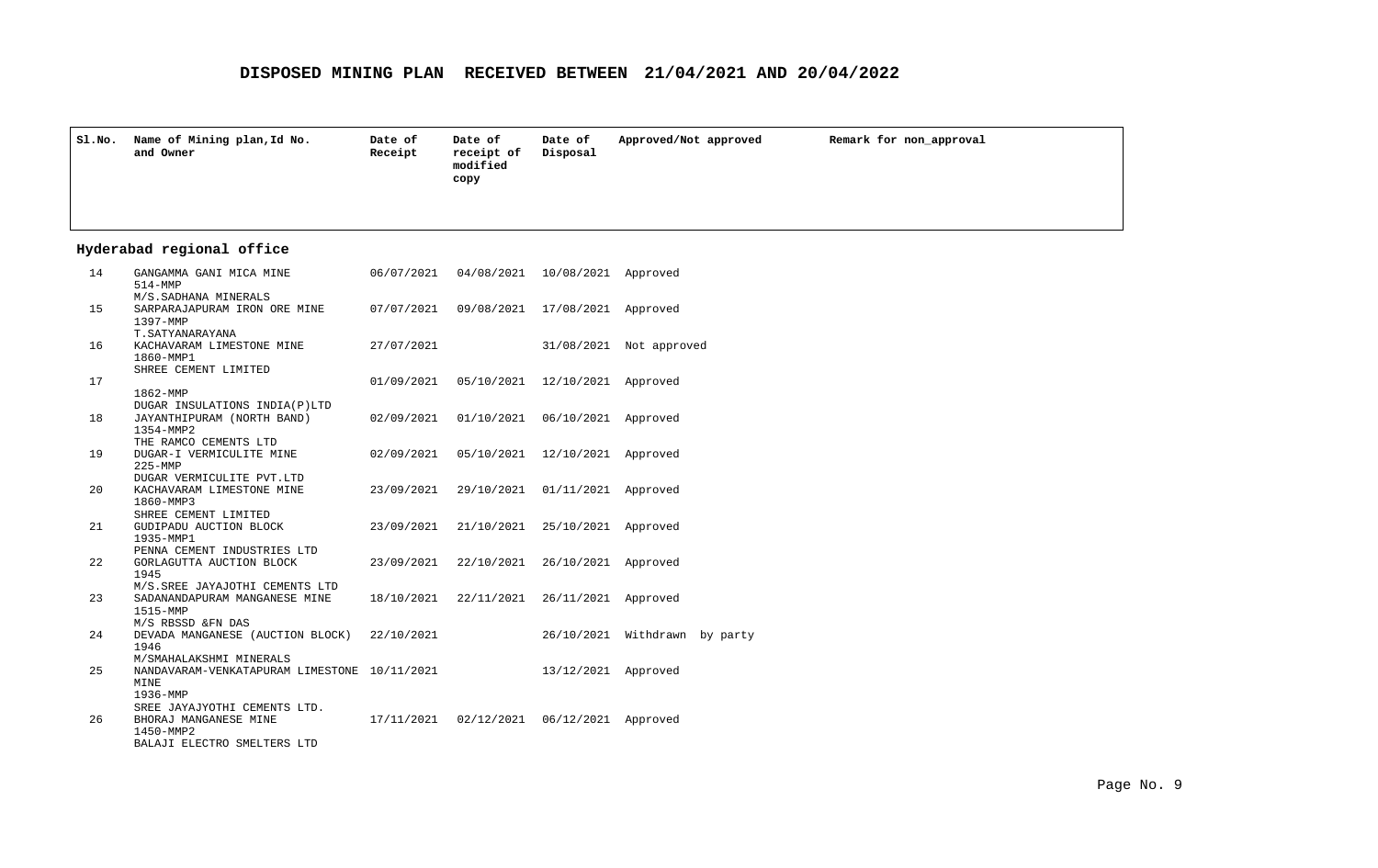| Sl.No. | Name of Mining plan, Id No.<br>and Owner | Date of<br>Receipt | Date of<br>receipt of<br>modified<br>copy | Date of<br>Disposal | Approved/Not approved | Remark for non approval |
|--------|------------------------------------------|--------------------|-------------------------------------------|---------------------|-----------------------|-------------------------|
|        |                                          |                    |                                           |                     |                       |                         |

### **Hyderabad regional office**

| 27 | DEVADA MANGANESE (AUCTION BLOCK)<br>$1946 - MP$ | 25/11/2021 | 03/01/2022                       | 06/01/2022 | Approved     |
|----|-------------------------------------------------|------------|----------------------------------|------------|--------------|
|    | M/S MAHALAKSHMI MINIERALS                       |            |                                  |            |              |
| 28 | URICHINTALA LIMESTONE MINE                      | 20/01/2022 |                                  | 03/03/2022 | Not approved |
|    | 1399-MMP2<br>PENNA CEMENT INDUSTRIES LIMITED    |            |                                  |            |              |
| 29 | PIMPERKUNTA GUDA MANGANESE MINE                 |            | 28/01/2022 11/03/2022 14/03/2022 |            | Approved     |
|    | 1506-MMP                                        |            |                                  |            |              |
|    | M/S ADITYA MINERALS (P)LTD                      |            |                                  |            |              |
| 30 | GORLAGUTTA LIMESTONE MINE                       | 01/02/2022 | 21/02/2022                       | 01/03/2022 | Approved     |
|    | 1945-MMP2                                       |            |                                  |            |              |
|    | M/S. SREE JAYAJOTHI CEMENTS LTD                 |            |                                  |            |              |
| 31 | PIMPERKUNTA MANGANESE MINE<br>1448-MMP2         |            | 04/02/2022 23/02/2022 24/02/2022 |            | Approved     |
|    | BALAJI ELECTRO SMELTERS LTD                     |            |                                  |            |              |
| 32 | AVAGUDEM MANGANESE MINE                         | 04/02/2022 | 08/03/2022                       | 14/03/2022 | Approved     |
|    | 259-MMP4                                        |            |                                  |            |              |
|    | R.B.S.S.D&F.N.DAS                               |            |                                  |            |              |
| 33 | DEVADA MANGANESE MINE                           | 04/02/2022 | 08/03/2022                       | 14/03/2022 | Approved     |
|    | $348 - MMP2$                                    |            |                                  |            |              |
| 34 | R.B.S.S.D&F.N.DAS<br>SAGAR LIMESTONE MINE       | 08/02/2022 | 08/03/2022                       | 14/03/2022 | Approved     |
|    | 1449-MMP3                                       |            |                                  |            |              |
|    | M/S SAGAR CEMENTS LTD                           |            |                                  |            |              |
|    | Jabalpur regional office                        |            |                                  |            |              |
|    |                                                 |            |                                  |            |              |

- CHULHI MAJHIYAR (176.619 HA.) 08/02/2022 25/03/2022 Approved 17/03/2022 CHULHI - MAJHIYAR (176.619 HA. PRISM CEMENT LTD. 1
- CHULHI MAJHIYAR (176.619 HA.) 08/02/2022 25/03/2022 Approved 17/03/2022MP/A-31-MPR/JAB/2021-22 PRISM JOHNSON LIMITED 2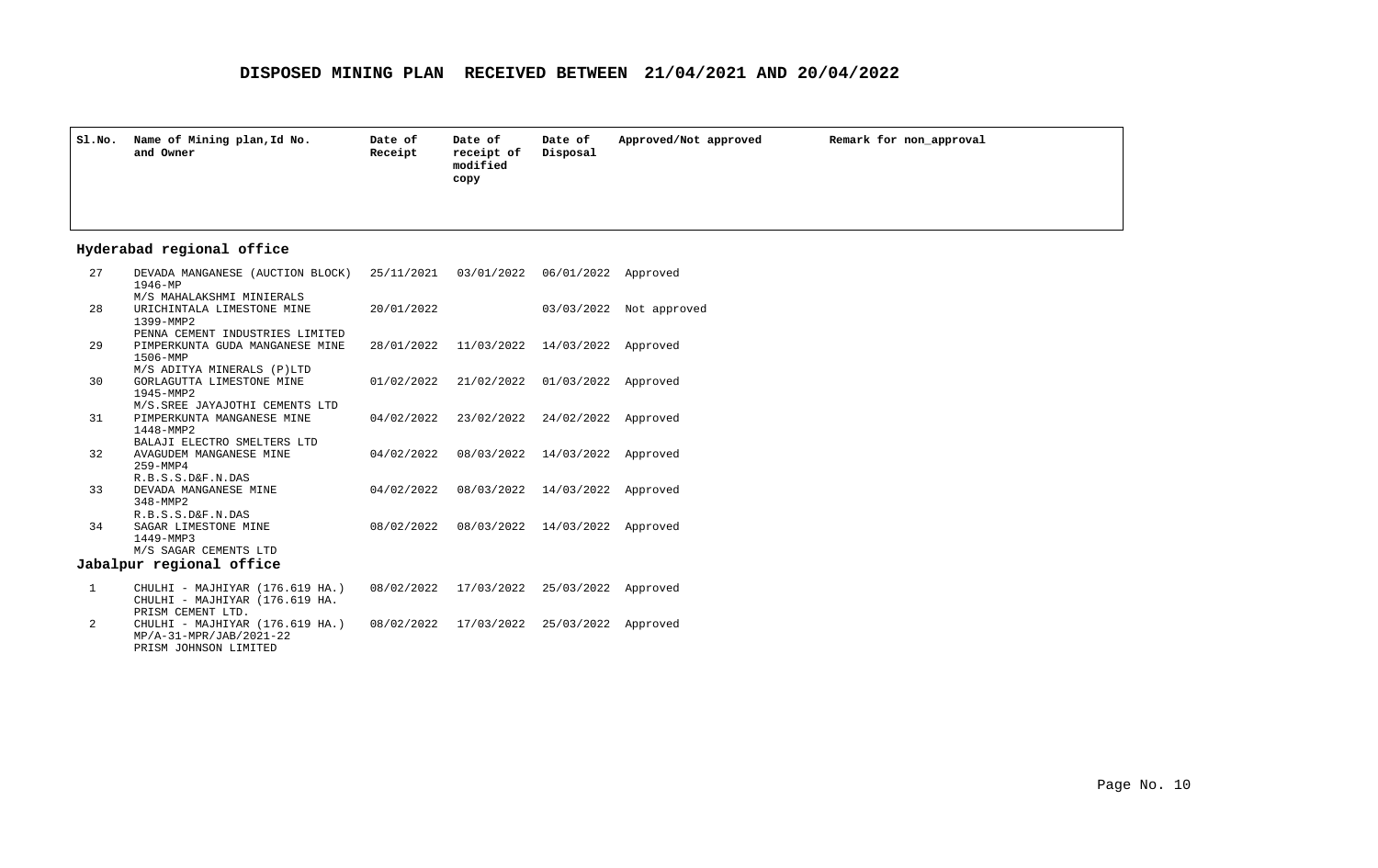| SI.NO. | Name of Mining plan, Id No.<br>and Owner | Date of<br>Receipt | Date of<br>receipt of<br>modified<br>copy | Date of<br>Disposal | Approved/Not approved | Remark for non approval |
|--------|------------------------------------------|--------------------|-------------------------------------------|---------------------|-----------------------|-------------------------|
|        |                                          |                    |                                           |                     |                       |                         |

## **Kolkata regional office**

| 1  | BALAJI IRON ORE MINE(AREA-19.331 24/05/2021<br>ha)<br>FMCP/FM-01-JHK/RAN/2021-22                                                                                              |  | 06/07/2021 Withdrawn by party |
|----|-------------------------------------------------------------------------------------------------------------------------------------------------------------------------------|--|-------------------------------|
| 2  | ANIL KHIRWAL<br>BALAJI IRON ORE MINE (AREA-19.331 24/05/2021 16/06/2021 25/06/2021 Not approved<br>ha)                                                                        |  |                               |
| 3  | MP/FM-02-JHK/RAN/2021-22<br>ANIL KHIRWAL                                                                                                                                      |  |                               |
|    | DHOBIL IRON ORE MINE (AREA-513.036 17/06/2021 29/07/2021 03/08/2021 Not approved<br>ha)<br>MP/FM-05-JHK/RAN/2021-22                                                           |  |                               |
| 4  | STEEL AUTHORITY OF INDIA LTD.<br>BALAJI IRON ORE MINE (AREA-19.331 06/07/2021 09/09/2021 04/10/2021 Approved<br>$ha.$ )<br>FMCP/FM-02-JHK/RAN/2021-22                         |  |                               |
| 5  | ANIL KHIRWAL<br>BALAJI IRON ORE MINE (AREA-19.331 06/07/2021 23/07/2021 02/09/2021 Approved<br>$ha.$ )                                                                        |  |                               |
| 6  | MP/FM-07-JHK/RAN/2021-22<br>ANIL KHIRWAL<br>RAKHA U/G COPPER MINE/AREA-785.091 19/08/2021 27/09/2021 Not approved<br>ha.                                                      |  |                               |
| 7  | MP/FM-09-JHK/RAN/2021-22<br>HINDUSTHAN COPPER LTD.<br>DUARGUIBURU Fe MINE (AREA-1443.756 08/11/2021 13/12/2021 24/12/2021 Not approved                                        |  |                               |
|    | ha)<br>MP/FM-18-JHK/RAN/2021-22<br>STEEL AUTHORITY OF INDIA LTD.                                                                                                              |  |                               |
| 8  | VIJAY-II IRON MINE/ AREA-155.078  16/11/2021   03/12/2021   Not approved<br>Hects.<br>MP/FM-20-JHK/RAN/2021-22                                                                |  |                               |
| 9  | TATA STEEL LONG PRODUCTS LTD.<br>DUARGUIBURU Fe MINE (AREA-1443.756 31/01/2022 08/03/2022 17/03/2022 Approved<br>HECT)                                                        |  |                               |
| 10 | MP/FM-25-JHK/RAN/2021-22<br>STEEL AUTHORITY OF INDIA LTD.<br>KIRIBURU-MEGHAHATUBURU Fe 07/02/2022 08/03/2022 10/03/2022 Approved<br>MINE/2897.499<br>MP/FM-26-JHK/RAN/2021-22 |  |                               |
|    | STEEL AUTHORITY OF INDIA LTD.                                                                                                                                                 |  |                               |